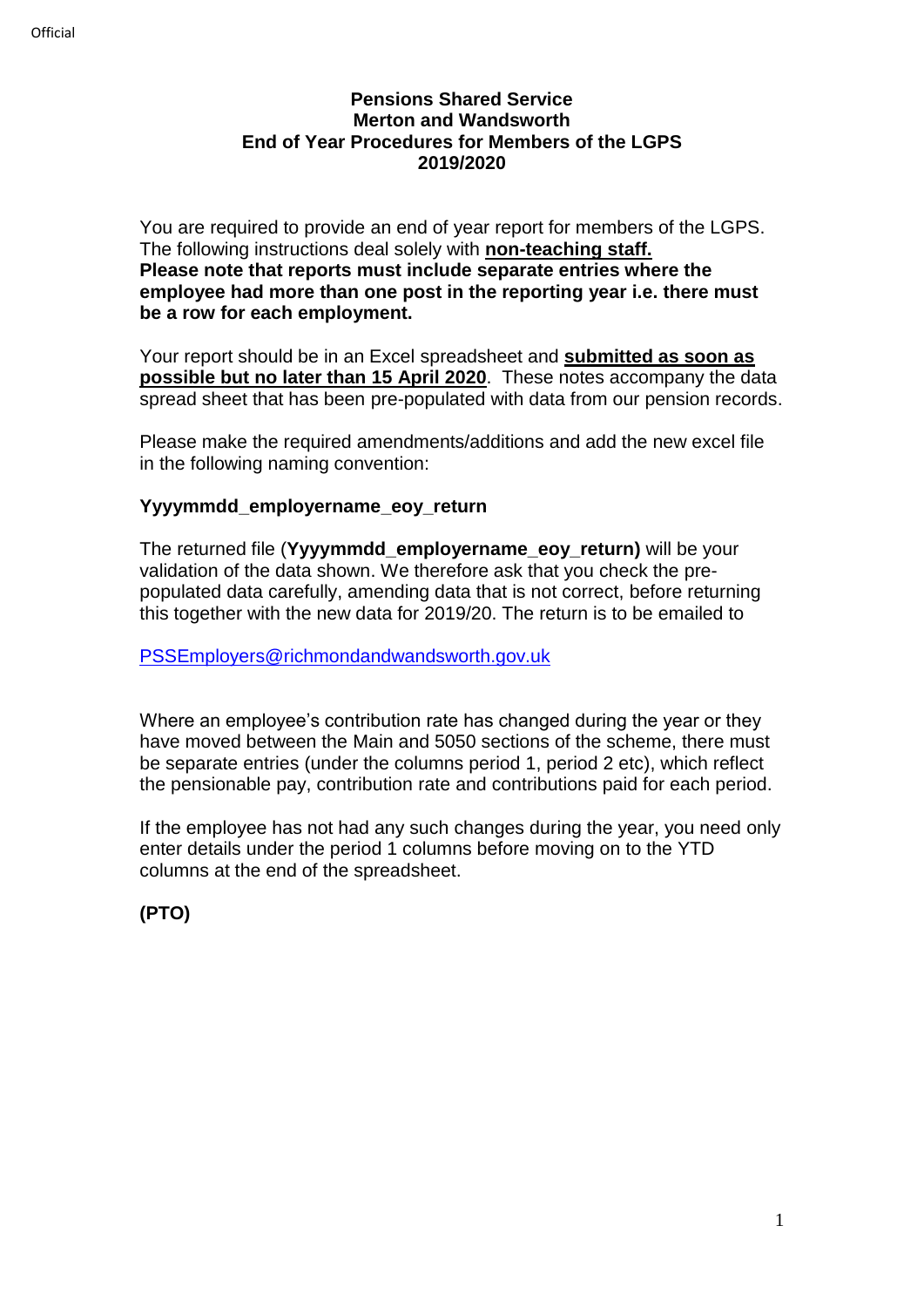**Please note additional information about each field in the spreadsheet can be access by hovering over the top row as per the screen print below.**

|                                                                                                                                                                                                                                                                                                                                                                                                                                                                                                                                 |                  | ⊟ ऽि'∂र∓           |  |                                           |                             |                  |               |            |  |
|---------------------------------------------------------------------------------------------------------------------------------------------------------------------------------------------------------------------------------------------------------------------------------------------------------------------------------------------------------------------------------------------------------------------------------------------------------------------------------------------------------------------------------|------------------|--------------------|--|-------------------------------------------|-----------------------------|------------------|---------------|------------|--|
|                                                                                                                                                                                                                                                                                                                                                                                                                                                                                                                                 | File <b>File</b> | Home               |  |                                           | Insert Page Layout Formulas | Data             | Review        | View       |  |
| $\rightarrow$ $\sim$ Cut<br>$\mathbf{y} \cdot \mathbf{u} \cdot \mathbf{v} = \mathbf{A} \cdot \mathbf{A} \cdot \mathbf{v}$<br>Calibri<br>le Copy +<br>B $I$ U $\cdot$ $\boxed{B}$ $\cdot$ $\boxed{\Diamond \cdot A \cdot}$ $\equiv$ $\equiv$ $\equiv$ $\boxed{\equiv}$ $\equiv$ $\boxed{\equiv}$<br>Paste<br>Format Painter<br>Clipboard 5<br>Font<br>Alignment<br>匠<br>$\begin{array}{ c c c c c }\n\hline\n\vdots & \mathbb{X} & \mathbb{\checkmark} & \mathbb{F} \mathbb{I} \end{array}$ Your fund (Scheme)<br>A <sub>2</sub> |                  |                    |  |                                           |                             |                  |               |            |  |
|                                                                                                                                                                                                                                                                                                                                                                                                                                                                                                                                 |                  | A                  |  |                                           | B                           |                  | C             |            |  |
| $\mathbf{1}$                                                                                                                                                                                                                                                                                                                                                                                                                                                                                                                    |                  |                    |  |                                           | Scheme number of your fund. |                  |               |            |  |
| $\overline{2}$                                                                                                                                                                                                                                                                                                                                                                                                                                                                                                                  |                  | Your fund (Scheme) |  | <b>Y</b> d These are:                     |                             |                  | <b>Status</b> | <b>NIN</b> |  |
| 3                                                                                                                                                                                                                                                                                                                                                                                                                                                                                                                               | <b>Mandatory</b> |                    |  | M 001 - Camden                            |                             | <b>Mandatory</b> | Mar           |            |  |
| 4                                                                                                                                                                                                                                                                                                                                                                                                                                                                                                                               |                  |                    |  | 004 - Wandsworth/Richmond<br>005 - Merton |                             |                  |               |            |  |
| 5                                                                                                                                                                                                                                                                                                                                                                                                                                                                                                                               | 6                |                    |  | 007 - Waltham Forest                      |                             |                  |               |            |  |
|                                                                                                                                                                                                                                                                                                                                                                                                                                                                                                                                 |                  |                    |  |                                           |                             |                  |               |            |  |
| 7                                                                                                                                                                                                                                                                                                                                                                                                                                                                                                                               |                  |                    |  |                                           |                             |                  |               |            |  |
| 8                                                                                                                                                                                                                                                                                                                                                                                                                                                                                                                               |                  |                    |  |                                           |                             |                  |               |            |  |
| $\sim$                                                                                                                                                                                                                                                                                                                                                                                                                                                                                                                          |                  |                    |  |                                           |                             |                  |               |            |  |

#### **Please note that all fields marked as Mandatory should be completed prior to submission. If any of these fields are left blank without an explanation the file will be returned immediately.**

If there is anything in the template or these notes that is unclear or if you have any questions, please contact PSS Employers Team via the contact details on page 1 as soon as possible. We are here to help and are happy to talk staff through the process and answer any queries they may have.

# **Checklist**

A checklist has been included on page 8 of this document which you may find useful to run through before submitting your return. Please ensure that you have checked the listed items as a minimum before your return the data to the PSS. Please add the name and email address of the responsible person and send a copy of the completed check list with your data return. This will help to alleviate some common queries that arise once we begin the process of checking returns.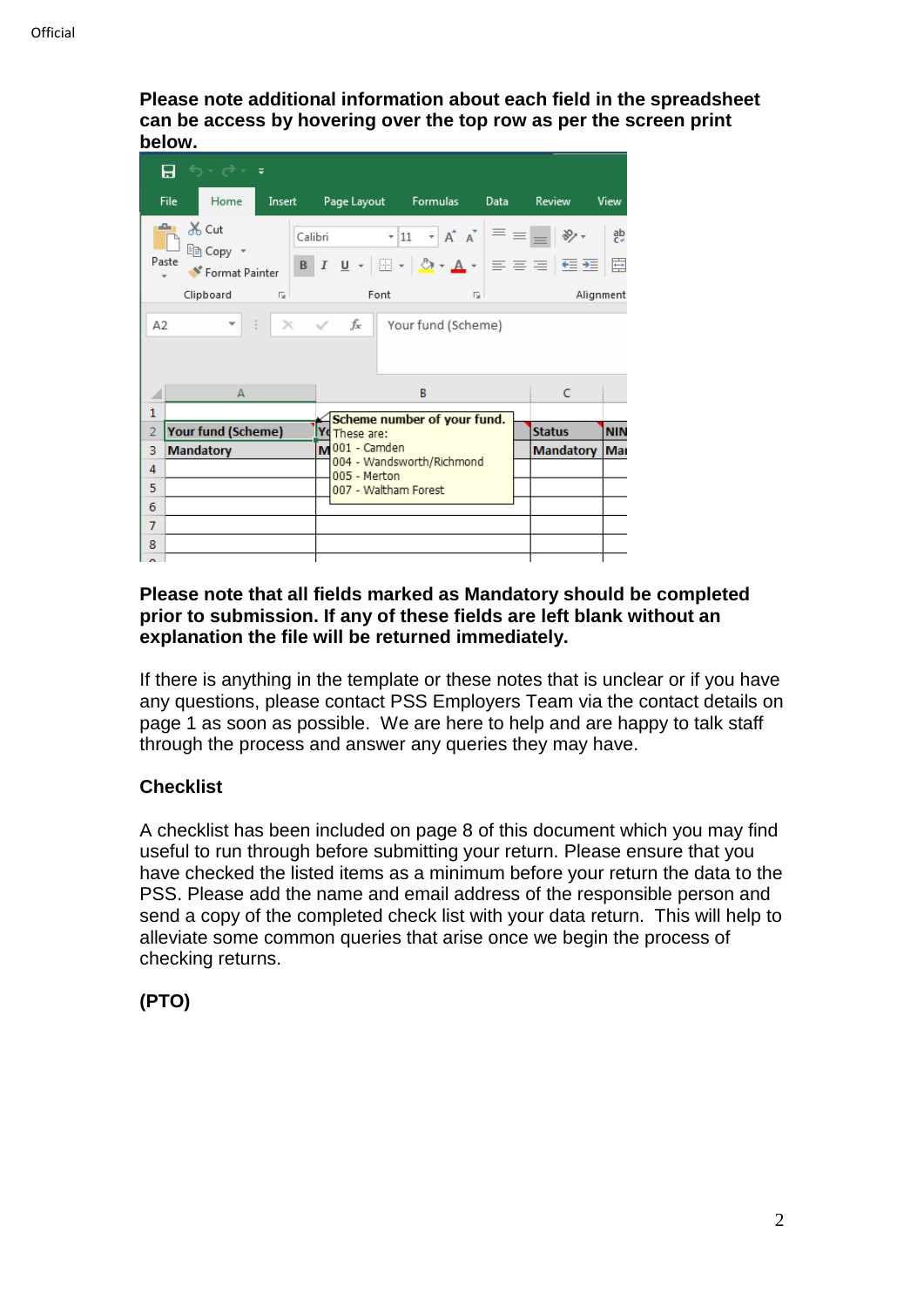# **Personal and Employment Details – Pre populated**

- Status: Active = in LGPS, Ceased = LGPS membership ended
- **NINO –** national Insurance number
- **Title –** Mr/Mrs/Miss etc.
- **Forenames**
- **Surname**
- **Sex -** "M" for Male or "F" for Female
- **DOB –** date of birth in format dd/mm/yyyy
- **Ident 1** payroll reference
- **Ident 2** as provided by your organisation
- **Ident 3** as provided by your organisation
- **Job title** Job title
- **Date left** date membership ceased
- **Add line (1- 5)**: address lines 1 5
- **Post Code**
- **Date joined employer** The date the member became a member of the LGPS with your organisation
- **Part Time Indicator –** "F" for Full Time, "P" for Part Time or "V" for variable time
- **Date commenced current period** the date that the part time hours shown commenced. A Blank adjacent cell indicates full time.
- **Hours** (at 31 March 2020) This is the actual hours worked, i.e. if an employee works 19 hours per week (hpw) out of a possible full time equivalent of 36 hpw their hours should be shown as 19.00/36.00.
- **Date change/PT Hours** 1 to 4. If the PT hours have changed one or more times confirm the change(s) in the preceding columns. Do not complete these columns if the pre-populated part time hours have not changed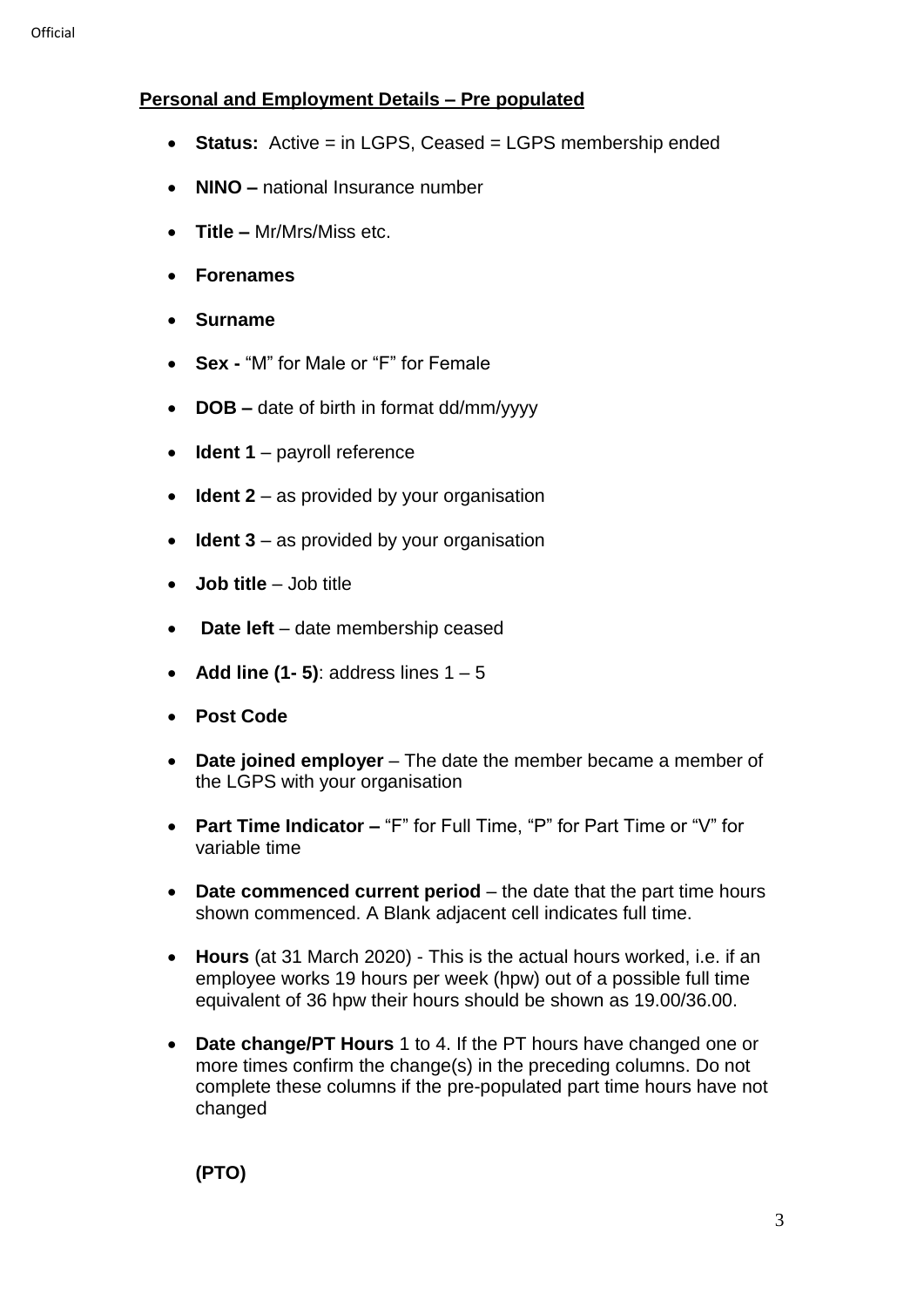# **2019/20 Data**

We also require you to add data for the 2019/20 year in order this can be uploaded to our records. This will help to ensure that the record is accurate and will correctly inform the valuation and member annual benefit statements

**TTO percentage** – indicate the term time only percentage where applicable

**TTO date** – the date that the term time percentage first commenced

**Full Time Equivalent Pay** – Please see 1 in Appendix 2 for a definition of final pay

**Period 1 -** These columns must be completed in all cases. Period 1 relates to the period from either;

- o 1 April 2019 or
- $\circ$  the date the member started that post if later,

to the earlier of either

- o 31 March 2020 or
- $\circ$  the date the member left or
- o the date the contribution rate changed, or the member moved to a different section of the scheme (Main / 5050)
- **Main / 5050 –** Enter either "Main" or "5050" depending on which section of the scheme the member is contributing to during the relevant period.
- **Contribution Rate** Enter the percentage rate (from the contribution table in Appendix 1) of contributions paid by the employee during the relevant period.
- **Pensionable Pay** This is the pay upon which CARE benefits will be calculated. Please enter the actual pay upon which contributions have been deducted in the period. This definition includes contributions deducted against non-contractual overtime and additional hours.
- **Period End Date** Enter the end date of the relevant period.

**Periods 2, 3, & 4 -** These columns should be completed only where there has been a change during the year. Enter details in accordance with the instructions above, for each period.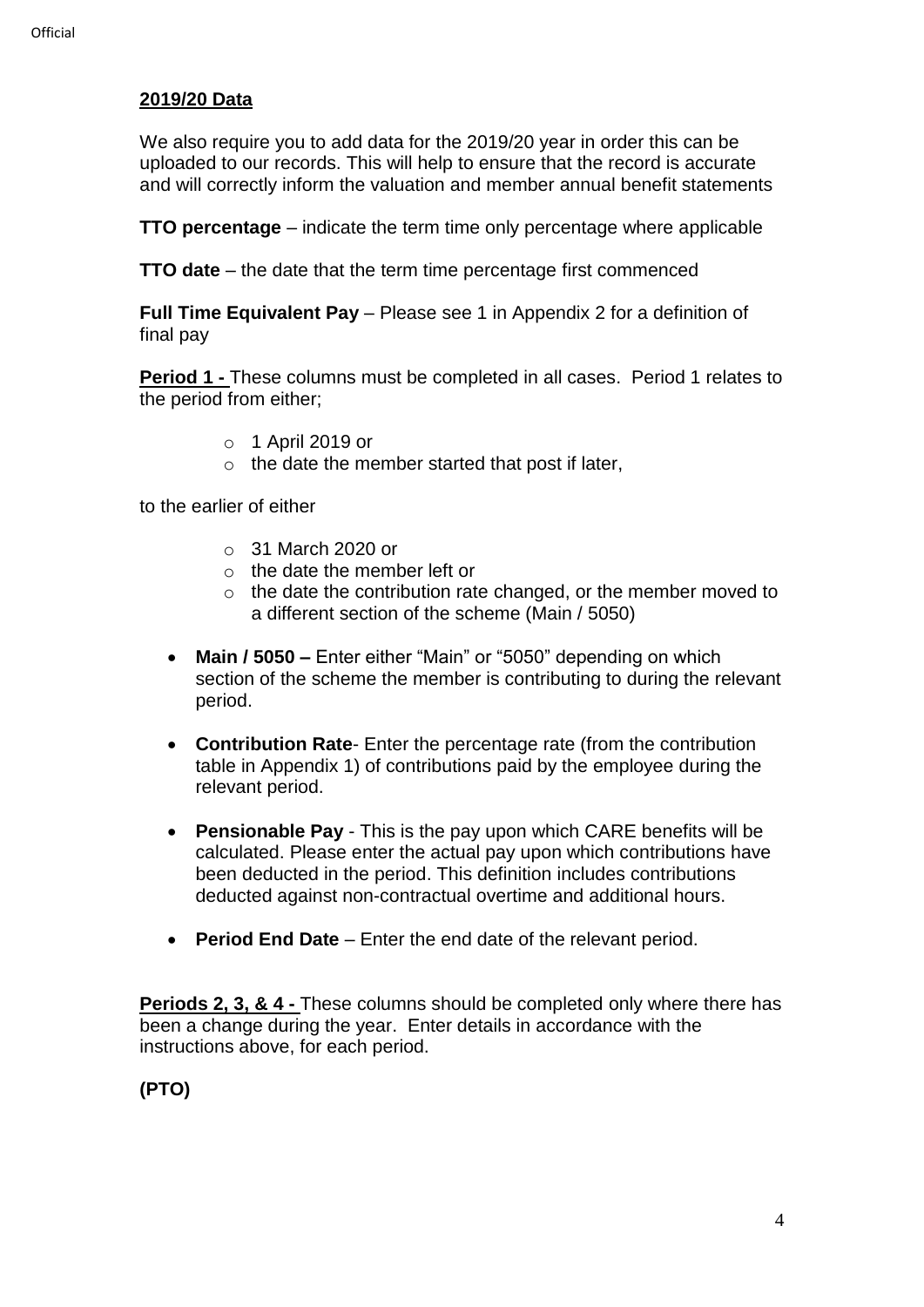# **YTD Details**

- **YTD Assumed Pensionable Pay** Must be present where the member has received reduced pay (i.e. for parental leave or sickness). Enter the amount that the pensionable pay has been reduced by in the period from 1 April 2019 to 31 March 2020 (i.e. the difference between their normal pensionable pay and the reduced pensionable pay).
- **YTD Employer Contributions**  Must be shown. Enter the contributions paid by the employer in the period from 1 April 2019 to 31 March 2020. Should not include any additional contributions. Please ensure that this reconciles with the contributions paid during 2019/20.
- **YTD Absence Break Voluntary Employee Contributions** where applicable. If the employee has elected to pay contributions to cover a period of absence, enter the amount paid. Please ensure that this reconciles with the contributions paid during 2019/20.
- **YTD Absence Break Voluntary Employer Contributions** where applicable. If the employee has elected to pay contributions to cover a period of absence, and there are associated employer contributions enter the amount paid. Please ensure that this reconciles with the contributions paid during 2019/20.
- **YTD Additional LGPS Contributions**  where applicable. Should be the amount of additional contributions the employee has paid in the period from 1 April 2019 to 31 March 2020. Should relate to contributions to buy additional membership or pension in the LGPS. Please ensure that this reconciles with the contributions paid during 2019/20.
- **YTD In House AVCs** where applicable. Should be the amount of AVC contributions the employee has paid in the period from 1 April 2019 to 31 March 2020. These are contributions paid to the scheme's in-house AVC provider (i.e. Prudential, Phoenix etc). Please ensure that this reconciles with the contributions paid during 2019/20.

# **New Financial Year Details – [Not Compulsory]**

- **New Contribution Rate** Enter the contribution rate the member will be paying from 1 April 2020.
- **New Section** Enter either "Main" or "5050" to indicate whether the member will be contributing to the Main section or 5050 section of the scheme from 1 April 2020.

#### **Other**

• **Notes** - Should be completed where it is necessary to add comments for explanation.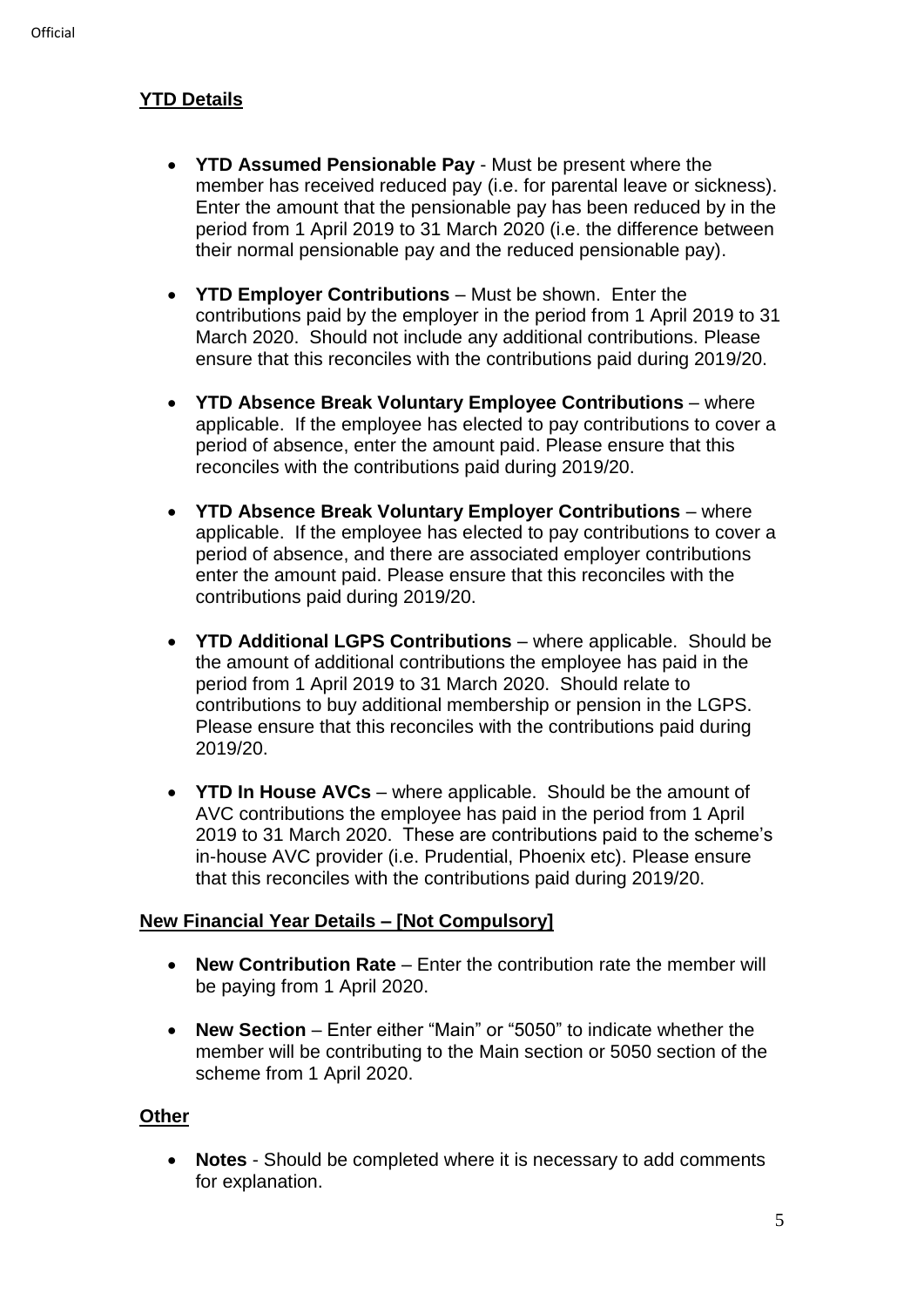# **Appendix 1**

# **LGPS Contributions Table**

| <b>Band</b>   | Pensionable Earnings Range | <b>Employee Contribution Rate</b> | <b>Employee Contribution Rate</b> |
|---------------|----------------------------|-----------------------------------|-----------------------------------|
|               | 1 <sup>st</sup> April 2019 | <b>MAIN</b> scheme                | 5050 scheme                       |
|               | Up to £14,400              | 5.5%                              | 2.75%                             |
| $\mathcal{P}$ | £14,401 to £22,500         | 5.8%                              | 2.9%                              |
| 3             | £22,501 to £36,500         | 6.5%                              | 3.25%                             |
| 4             | £36,501 to £46,200         | 6.8%                              | 3.4%                              |
| 5             | £46,201 to £64,600         | 8.5%                              | 4.25%                             |
| 6             | £64,601 to £91,500         | 9.9%                              | 4.95%                             |
|               | £91,501 to £107,700        | 10.5%                             | 5.25%                             |
| 8             | £107,701 to £161,500       | 11.4%                             | 5.7%                              |
| 9             | £161,501 or more           | 12.5%                             | 6.25%                             |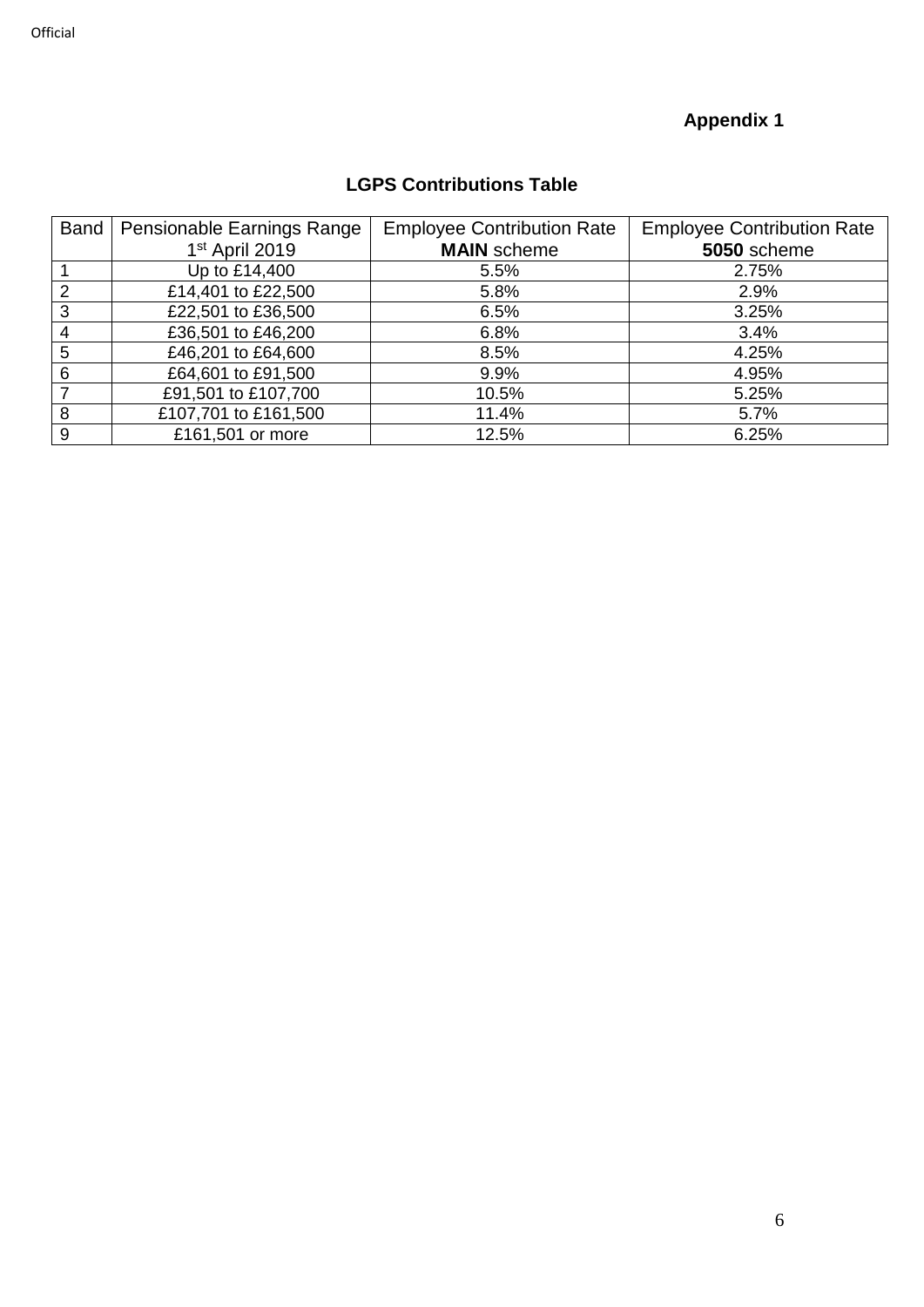#### **Appendix 2**

#### **1. Full Time Equivalent Pay:**

This is the pay as at 31 March 2020. The definition **does not** include non-contractual overtime or additional hours. For part time members the final pay shown will be the full time equivalent e.g.

If the member works part time hours 18/36 and their contractual gross (actual – excluding non-contractual overtime and additional hours) earnings were £15,000 for the period 1 April 2019 to 31 March 2020 then the figure to be returned is:

 $£15,000 \times 36/18 = £30,000$ 

Please note that for staff who work Term Time Hours the salary showed should be the Term Time Equivalent.

e.g. if the member in the example above works 39 weeks per year the figure to be returned is:

£30,000 x 39.00/52.14 = £22,439.59